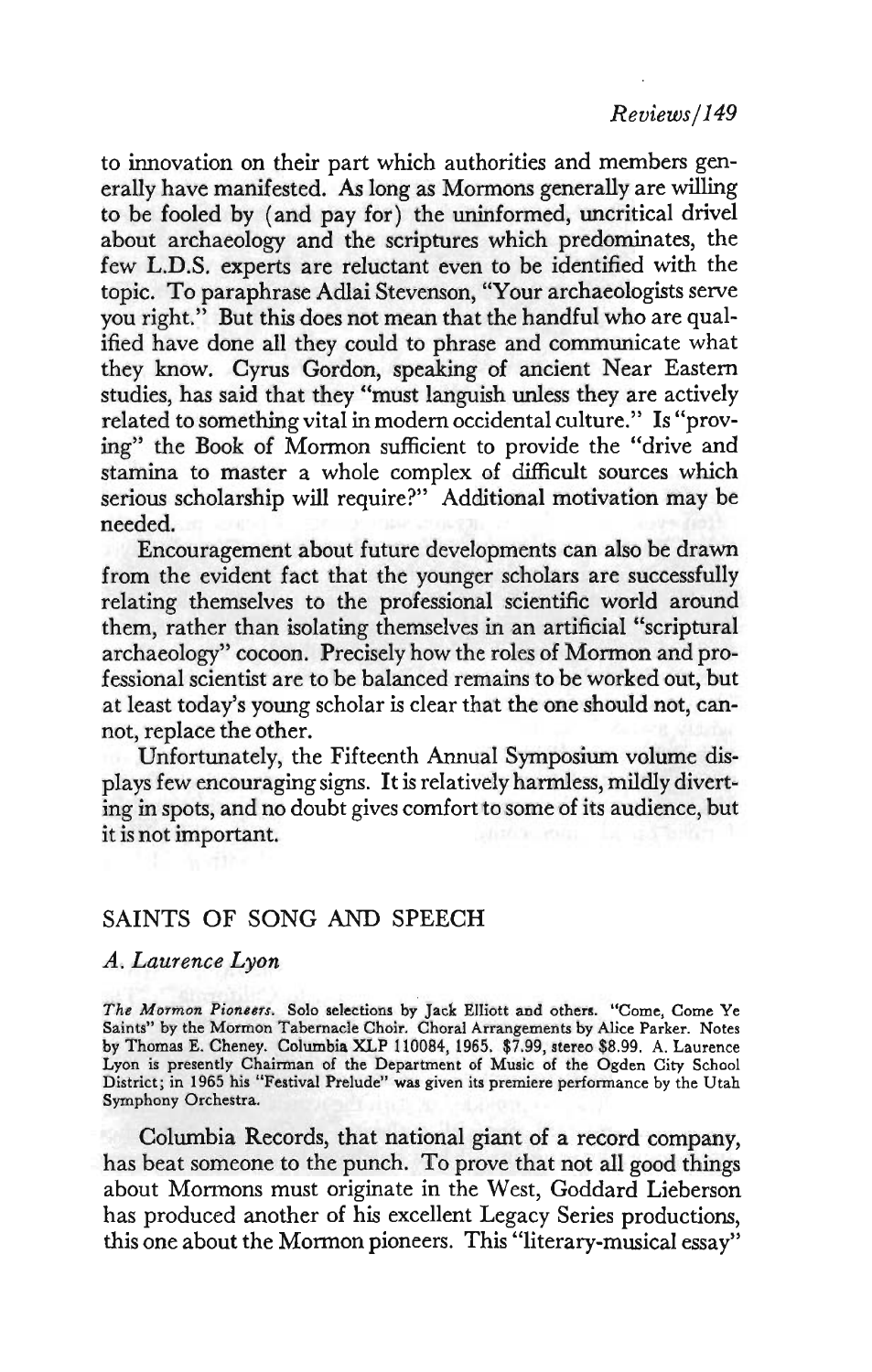should straighten out any who are ignorant of their Mormon ancestry and forebears, or ashamed of them, and in a delightful, painless fashion. A forty-eight page historical booklet, crammed with pertinent photographs, maps, documents and sketches taken from nineteenth century Mormon history, is coordinated with an LP recording of folk songs and writings covering the same events. The total makes up a refreshing package of Mormon history in capsule form.

Carl Carmer, a non-Mormon historian from New York, and LeRoy Hafen, Professor of History at Brigham Young University, have authored excellent historical essays on early Mormon history. The two-page introductory article, "The Birth of the Mormon Church," by Mr. Carmer, is choice reading. Not everyone will be pleased with its sensitive objectivity about a subject which more often evokes denouncements and slanderings or praise and veneration. But Carmer's message is clear: The Mormon Church played a vital role in the development of frontier and Western America.

Mr. Hafen's articles, "The Mormons on the Frontier," and other, shorter pieces, are primarily vignettes of the main events of early Mormon history. Emphasis is rightfully placed on the Mormons' role in the settlement of Utah and the surrounding states. Controversial points, such as polygamy and blood atonement, are wisely avoided. Only the bare facts are given about the pioneer trek in 1846 and 1847, the tragedy of the handcart companies, the encounter with Johnston's Army, and the coming of the railroad. Yet one comes away from the written material rather well-informed on Mormon contributions to the settlement of the West. All told, the historical section has been executed with good taste and dosed out in amounts appropriate for the millions of people, Mormon, Jew and "Gentile," whom the record will reach.

One feels inclined to "sing along" with the pioneers around their imaginary fires as one listens to "Tittery-irie-aye," "Whoa, Ha, Buck, and Jerry Boy," "On the Road to California," "The Seagulls and the Crickets," and "Once I lived in Cottonwood." And it is really possible to sing too, because Thomas Cheney of the BYU English Department, besides preparing notes on each song's background, has also provided us with the words. The large number of seldom-heard songs, all authentic, as Cheney's researches attest, impresses us again with how much we do not know about our own heritage and culture.

The songs tell the Mormon pioneer story better, perhaps, than the printed word they follow. But just in case, Mr. Lieberson has